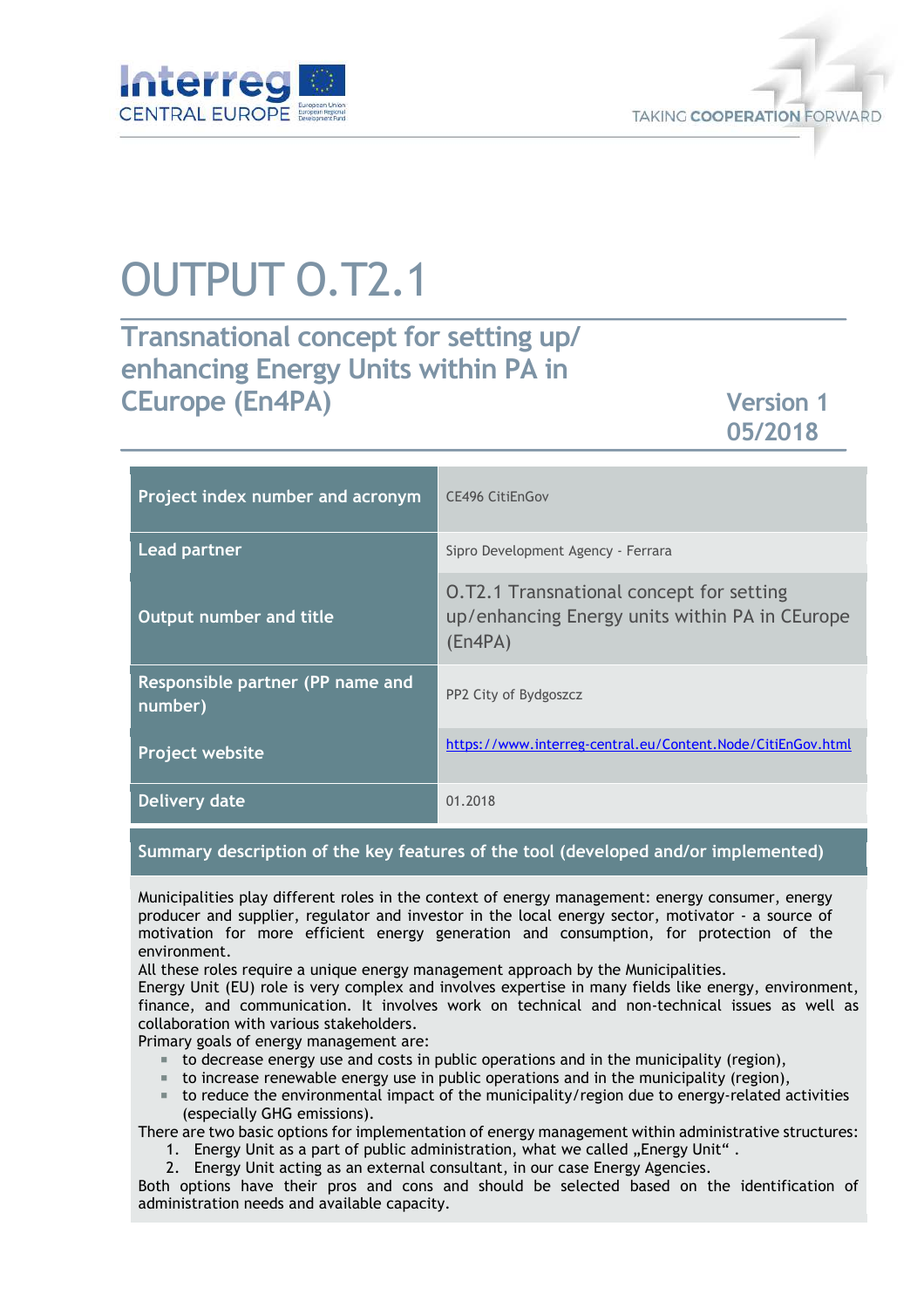



The staff of Energy Unit should have competences in the following areas:

- technical knowledge of energy systems (electricity, HVAC, renewable energy sources) energy engineering,
- urban engineering,
- environmental engineering,
- general management,
- project management,
- financial analysis and management,
- policy development,
- communication and public relations,
- IT systems.

This is just a recommended set of skills and one person can combine two or more skills. In general in smaller municipalities where the EU teams are smaller, single staff covers more areas of expertise and in larger municipalities with bigger EU there are more specialized staff. Also local circumstances are important - e.g. if there is much potential for RES in the municipality it is much more convenient to employ a person specialized in energy systems and/or financial incentives for RES.

### **NUTS region(s) where the tool has been developed and/or implemented (relevant NUTS level)**

ITH5, Emilia Romagna PL61, Kujawsko-Pomorskie AT22, Steiermark HR03, Jadranska Hrvatska PL12, Mazowieckie SI02, Zahodna Slovenija HU32, Eszac-Alfold

#### **Expected impact and benefits of the tool for the concerned territories and target groups**

The concept is meant to provide instructions on how to set up the Energy Unit/Team in Central Europe area, not only addressing how to set up new units, but also strengthening the existing ones. The document, starting from the local experience of all the partners, collects the synthesis of the best practices implemented in each region and the main difficulties encountered. It therefore provides a complete picture on how to implement / implement the Energy Units and some solutions to overcome barriers that could hinder the path. This work has allowed the partners and the stakeholders involved to understand and discuss the issues concerning the Energy Unit in particular regarding the composition, the costs to be incurred, the skills to be involved and the working methods. A very interesting activity was also the comparison between public administrations and energy agencies that can provide a great support to municipalities for the strengthening of the Energy Unit's skills. The document also gives advice on how to continue work in the future and strengthen the Energy units.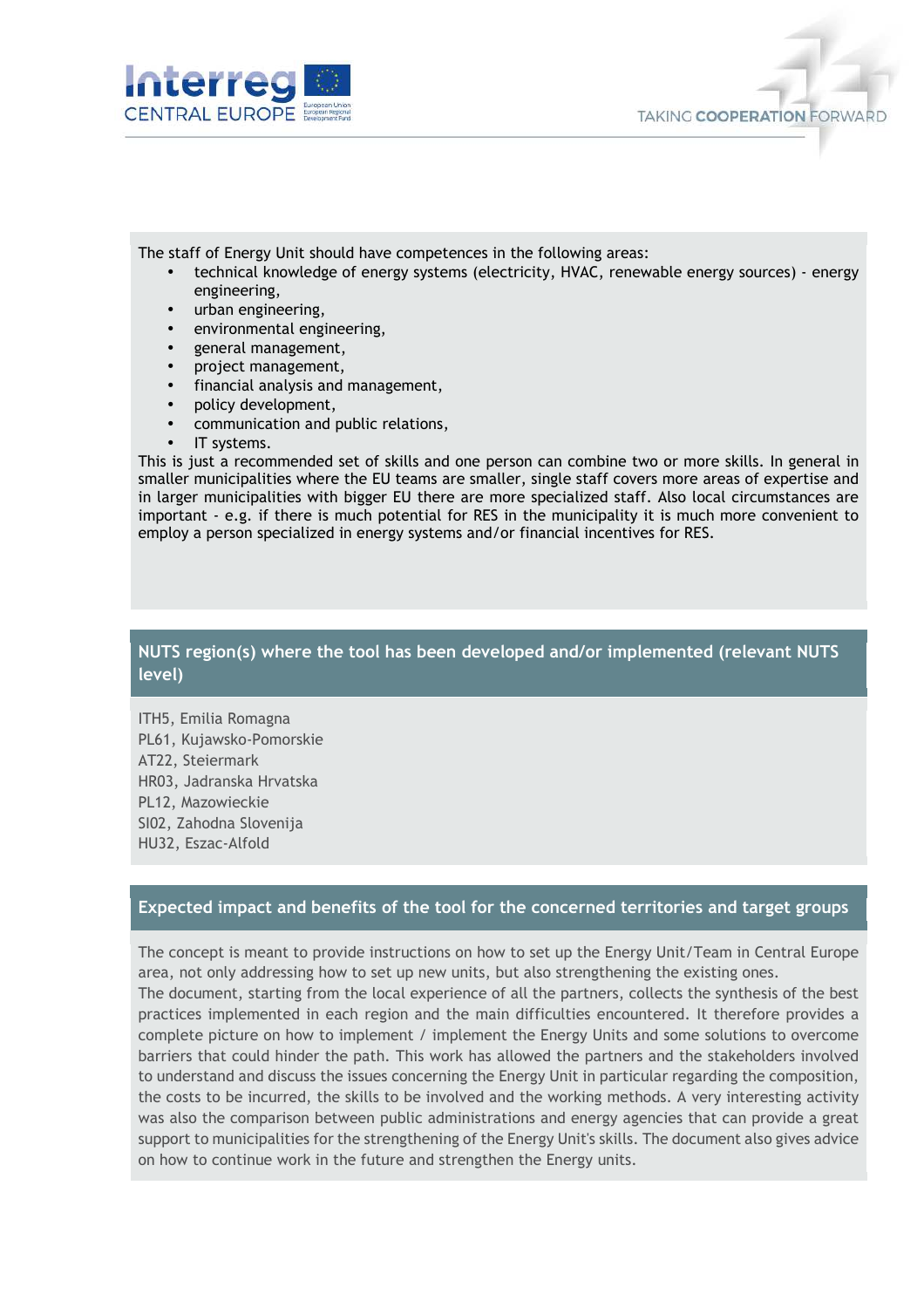



#### **Sustainability of the tool and its transferability to other territories and stakeholders**

The study identified key principles that can help other public administrations to carry out the work and activities of the Energy Unit

- 1. Provide support for funding acquisition existing EUs should be able to access information about available relevant funding sources for investment and non-investment projects as well as obtain support in grant requests preparation.
- 2. Improve energy data management capabilities including implementation of energy monitoring solutions with relevant training (see Box 3. for example of good practice identified through CitiEnGov project).
- 3. Improve communication and engagement of external stakeholders to increase outreach and improve cooperation, EUs need to know new techniques of community engagement - increase competences in energy management.
- 4. Increasing political engagement EUs should be assisted with tools and competencies involving political decision-makers in the process of energy management to increase the level of ambitionenergy manager of the Unit can play an important role, with his/her ability to influence
- 5. Increase knowledge transfer between EUs in Central Europe possibly by creating Energy Unit platform in the future.

All activities intended to strengthen existing EUs could be carried out in the form of training and pilot projects as well as continuous networking between EUs in Central Europe.

## **Lessons learned from the development/implementation process of the tool and added value of transnational cooperation**

The possibility of cooperating on a transnational scale is a great added value for the implementation of energy units. For each partner it was very important to understand how other subjects had already faced and solved certain problems and above all share the different experiences to work together with the increase of the skills of the energy units.

**References to relevant deliverables and web-links If applicable, pictures or images to be provided as annex**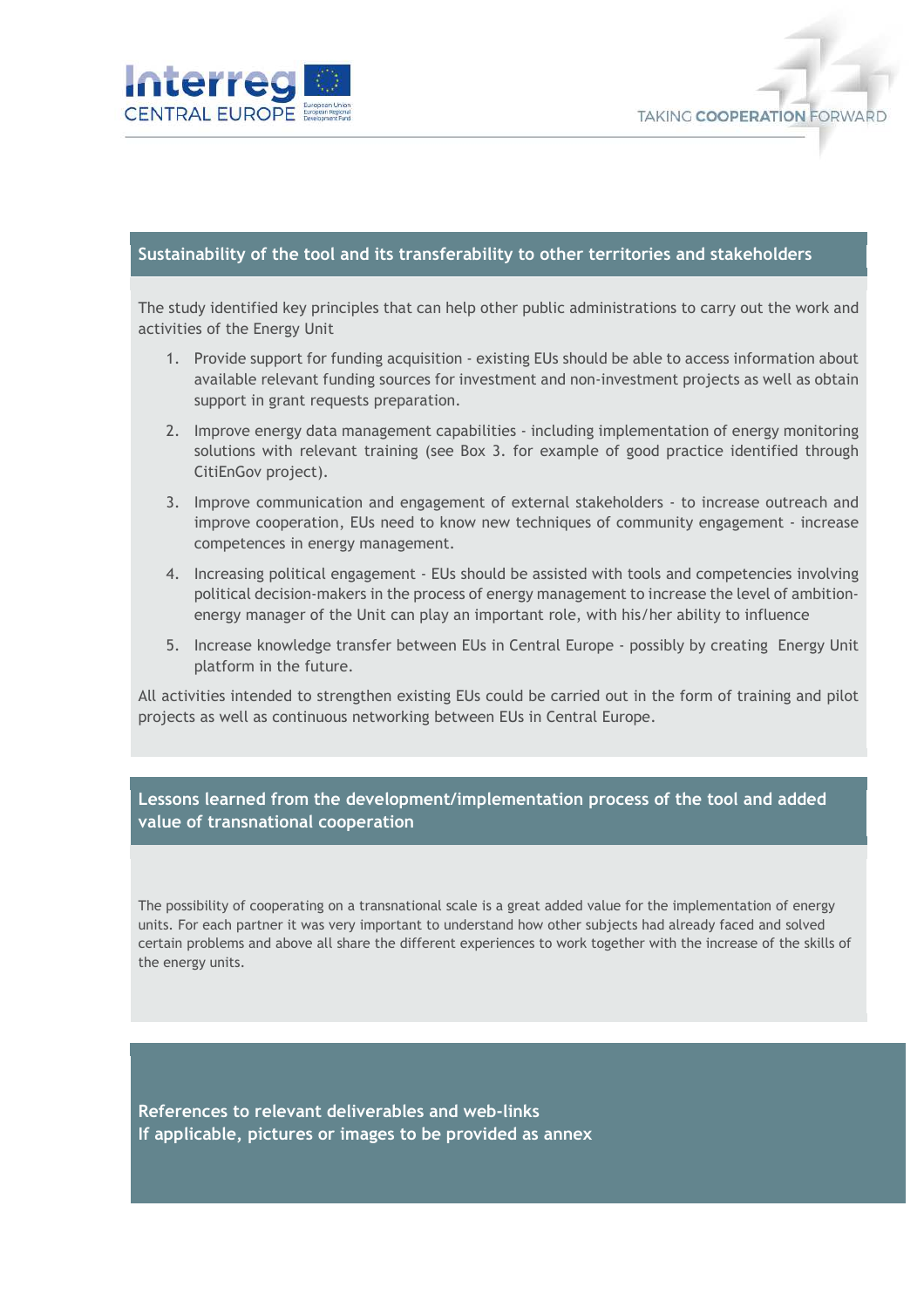



The tool references to deliverables D.T2.1.1, D.T2.1.2, D.T2.1.3, D.T2.1.4

**Pictures** 

**Box 1. Good practice example - energy agency GOLEA** 



GORIŠKA LOCAL ENERGY AGENCY (Agency GOLEA) has been established in 2006 within the frame of Intelligent Energy Europe Programme. In 2016 GOLEA celebrated a decade of successful operation. GOLEA offers its business partners a comprehensive and qualitative support in actions for increasing the energy efficiency and use of renewable energy sources as well as in the implementation of awareness campaigns within Primorska region municipalities. GOLEA currently works with 21 municipalities in the region.

#### **Goals**

The mission of the GOLEA Agency is the acceleration of adoption of practices and technologies with a view to achieving regional energy self-sufficiency. The cooperation will be further strengthened with local administration through networking, joint generation of the EU and national projects, and planning of reasonable and necessary investments in RES and EE.

#### **Main target groups**

- Public and private individual and institutional energy users
- City decision makers and city hall departments involved in energy issues
- External energy providers

In 2009, GOLEA completed the three-year period of co-financing by the European Commission. From 2010 onwards it is financed exclusively on a basis of revenues from the management of EU projects, implementation of energy management tasks (the activities are defined for each municipality within contract) and other services on the market for other public and private contracting authorities. In the year 2018, the agency had 15 employees that are experts within different fields: mechanical engineer, electrical engineer, construction engineer, ecologist, economist, etc. Since the municipalities do not have adequate staff, with whom they could carry out various tasks on their own, the local energy agency offers them appropriate technical support. It is important to continuously educate staff to acquire relevant knowledge. An example of such education is EUREM, education in the field of public procurement, education in tecnial field, etc.

Through cooperation that was established with local and national institutions in the energy field GOLEA is significantly contributing to the development of energy self-sufficiency strategies. The Energy Agency of Primorska municipalities has developed into an indispensable institution within its environment.

Source: GOLEA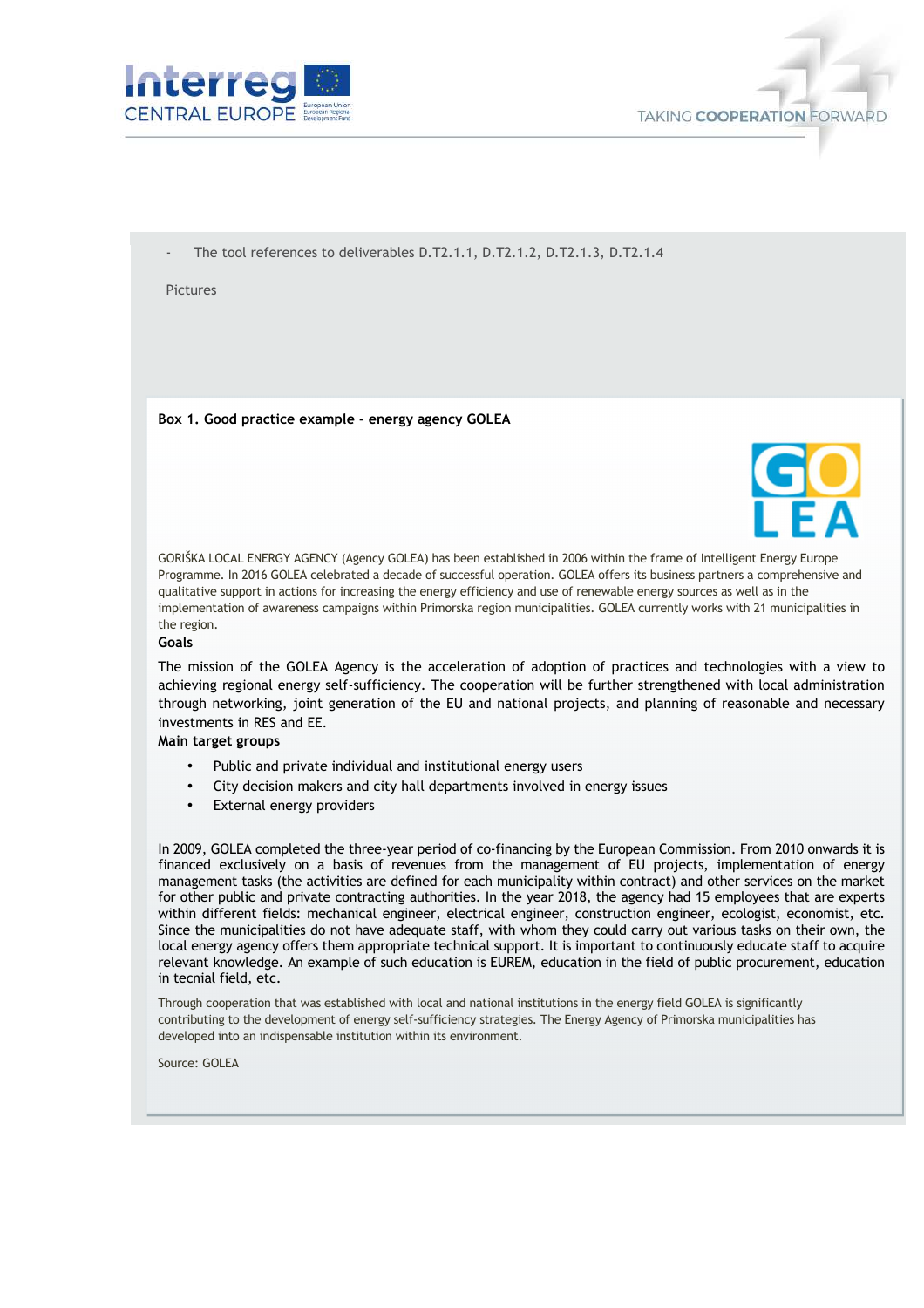